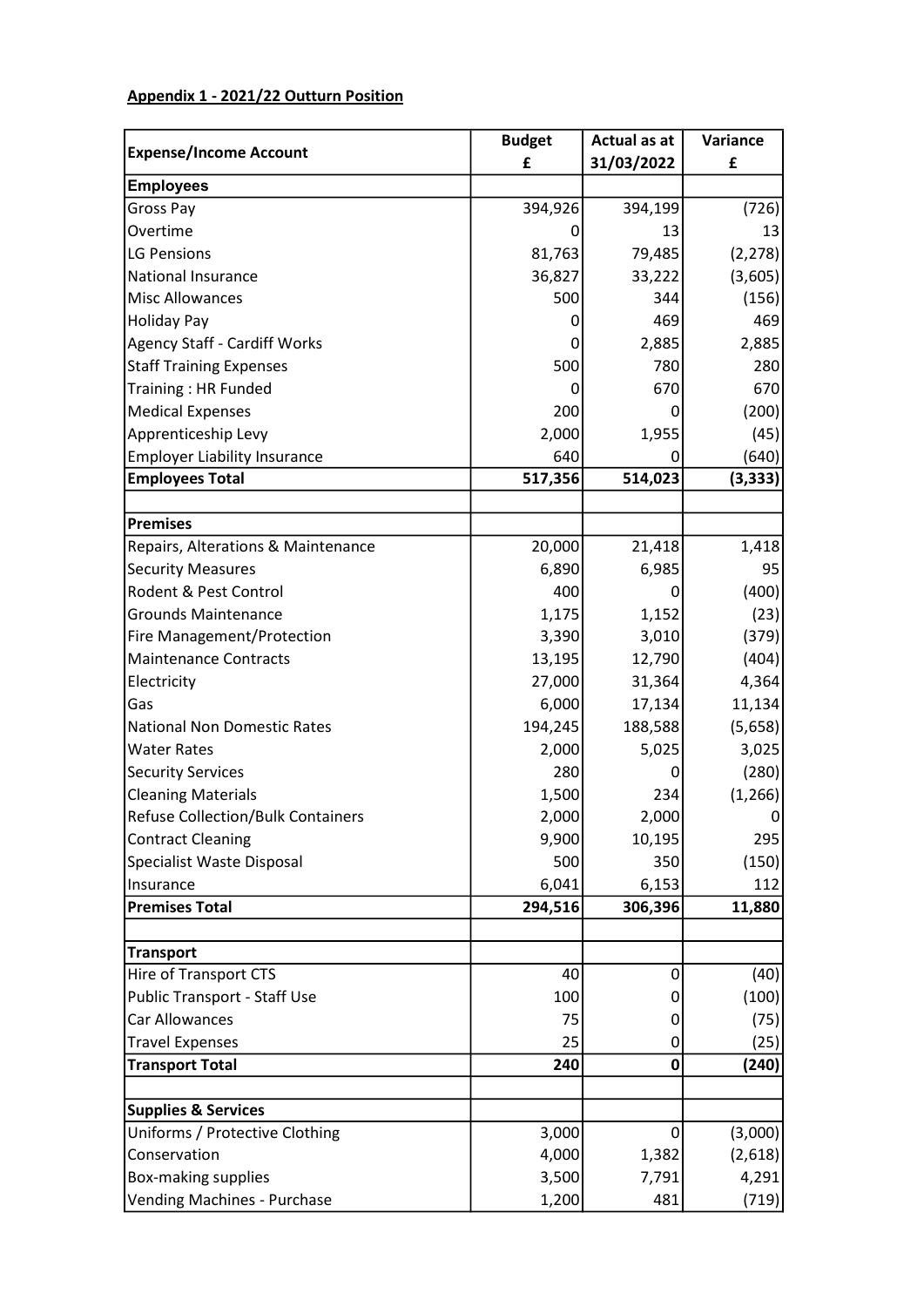| <b>Supplies &amp; Services</b>              | <b>Budget</b> | <b>Actual as at</b> | Variance |
|---------------------------------------------|---------------|---------------------|----------|
|                                             | £             | 31/03/2022          | £        |
| <b>Catering Sundries</b>                    | 1,000         | 6                   | (994)    |
| <b>General Printing &amp; Stationery</b>    | 700           | 251                 | (449)    |
| <b>Photocopying Materials</b>               | 0             | 163                 | 163      |
| Health & Safety                             | 0             | 1,019               | 1,019    |
| <b>Audit Fee</b>                            | 2,200         | 2,200               | $\Omega$ |
| <b>Consultants Fees</b>                     | 0             | 4,812               | 4,812    |
| Commission (Inc. Credit Cards)              | 0             | 83                  | 83       |
| Central Telephone Exchanges                 | 4,000         | 4,013               | 13       |
| Telephones                                  | 1,500         | 1,215               | (285)    |
| Postages                                    | 500           | 617                 | 117      |
| <b>Internet Charges</b>                     | 650           | 665                 | 15       |
| IT Consumables/Hardware                     | 200           | 0                   | (200)    |
| Hardware Purchase                           | 0             | 1,283               | 1,283    |
| Software Licences & Maintenance Agreements  | 5,000         | 5,400               | 400      |
| Maintenance and Development                 | 0             | 599                 | 599      |
| <b>Accommodation Expenses</b>               | 0             | 0                   | 0        |
| <b>Security Expenses</b>                    | 0             | 370                 | 370      |
| Subscriptions                               | 650           | 610                 | (40)     |
| <b>Public Liability Insurance</b>           | 807           | 738                 | (69)     |
| Miscellaneous Insurance                     | 371           | 0                   | (371)    |
| <b>Supplies &amp; Services Total</b>        | 29,279        | 33,696              | 4,417    |
|                                             |               |                     |          |
| <b>Support Services</b>                     |               |                     |          |
| Accountancy                                 | 6,000         | 5,450               | (550)    |
| Income Recovery                             | 310           | 300                 | (10)     |
| Payroll                                     | 240           | 230                 | (10)     |
| Payments                                    | 430           | 410                 | (20)     |
| Audit                                       | 3,970         | 3,775               | (195)    |
| SAP Support                                 | 3,100         | 4,000               | 900      |
| <b>ICT Services</b>                         | 13,200        | 10,000              | (3,200)  |
| <b>Human Resources</b>                      | 7,100         | 6,140               | (960)    |
| <b>Bilingual Cardiff</b>                    | 2,250         | 810                 | (1, 440) |
| <b>Support Services Total</b>               | 36,600        | 31,115              | (5, 485) |
|                                             |               |                     |          |
| <b>Gross Expenditure</b>                    | 877,990       | 885,229             | 7,239    |
|                                             |               |                     |          |
| <b>Income</b><br>WG Covid 19                | 0             |                     |          |
|                                             |               | (1, 283)            | (1, 283) |
| <b>Archives &amp; Records Council Wales</b> | 0             | (1, 240)            | (1, 240) |
| <b>Other Grants (Non-Government Grant)</b>  | (10,000)      | (15, 513)           | (5, 513) |
| Government Grant DWP (to be made)           | 0             | (4,995)             | (4,995)  |
| <b>Publications General</b>                 | (1,000)       | (345)               | 655      |
| Sale of Photocopies                         | (2,000)       | (2,894)             | (894)    |
| <b>Conservation Income</b>                  | (5,000)       | (4, 237)            | 763      |
| <b>Box Making</b>                           | (5,000)       | (4,983)             | 17       |
| Sale of Food                                | (2,000)       | (12)                | 1,988    |
| <b>Course Fees</b>                          | (150)         | 0                   | 150      |
| <b>Search Fees</b>                          | (4,000)       | (4, 545)            | (545)    |